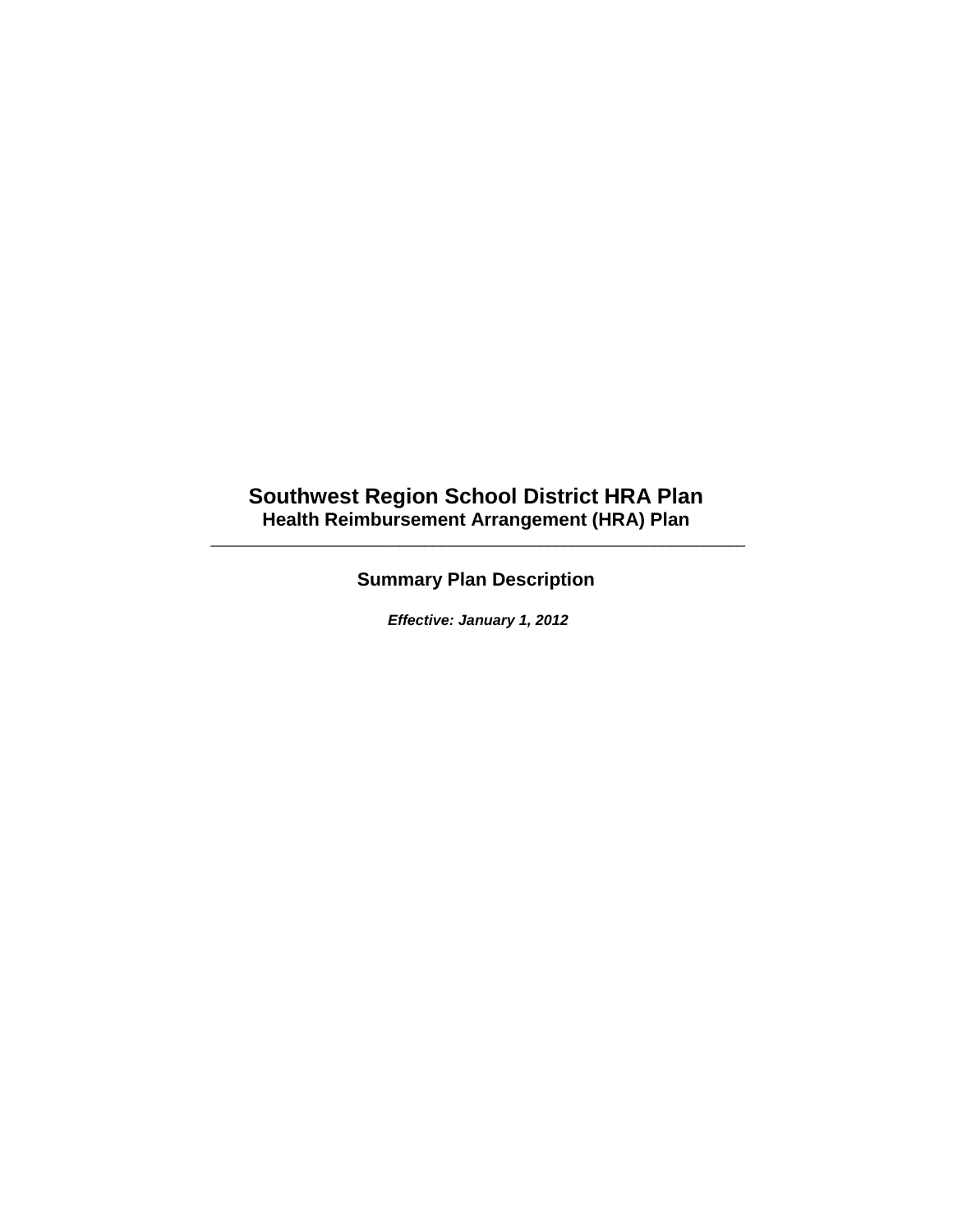# **Southwest Region School District HRA Plan Summary Plan Description**

# **TABLE OF CONTENTS**

| <b>ARTICLE I</b><br><b>INTRODUCTION</b>                                                                                                                                                                                                                                                                                                                                                                                                                                                                                                                                                                                                                                                                                                                                                                                                                       | 3<br>3                                                                                                                         |
|---------------------------------------------------------------------------------------------------------------------------------------------------------------------------------------------------------------------------------------------------------------------------------------------------------------------------------------------------------------------------------------------------------------------------------------------------------------------------------------------------------------------------------------------------------------------------------------------------------------------------------------------------------------------------------------------------------------------------------------------------------------------------------------------------------------------------------------------------------------|--------------------------------------------------------------------------------------------------------------------------------|
| <b>ARTICLE II</b><br><b>PARTICIPATION IN YOUR PLAN</b><br>How can I participate in the HRA Plan?<br>What are the Eligibility Requirements to participate in the Plan?<br>$\star$<br>How do I become a Participant and when is my Entry Date?<br>$\star$<br>What happens if my employment ends during the Plan Year or I lose eligibility for other<br>reasons?                                                                                                                                                                                                                                                                                                                                                                                                                                                                                                | 4<br>$\overline{4}$<br>$\overline{4}$<br>$\overline{4}$<br>$\overline{\mathbf{4}}$<br>$\overline{\mathbf{4}}$                  |
| <b>ARTICLE III</b><br>WHAT BENEFITS ARE PROVIDED UNDER THE PLAN<br>What Benefits are offered under the HRA Plan?<br>$\star$<br>How will the HRA Plan work?<br>$\star$<br>Are there any limitations on Benefits available under the HRA Plan?<br>May I elect to suspend my HRA Account?<br>When must the Medical Care Expenses be incurred for the HRA?<br>Will I pay any administrative costs under the HRA Plan?<br>Are my Benefits taxable?<br>$\star$<br>How long will the HRA Plan remain in effect?                                                                                                                                                                                                                                                                                                                                                      | 6<br>6<br>6<br>6<br>$\boldsymbol{7}$<br>$\overline{7}$<br>$\overline{7}$<br>$\overline{7}$<br>$\overline{7}$<br>$\overline{7}$ |
| <b>ARTICLE IV</b><br><b>CLAIMS PROCEDURE</b><br>What happens if my claim for benefits is denied?                                                                                                                                                                                                                                                                                                                                                                                                                                                                                                                                                                                                                                                                                                                                                              | 8<br>8<br>8                                                                                                                    |
| <b>ARTICLE VI</b><br><b>GENERAL INFORMATION</b><br>$\star$<br>General Plan Information<br>$\star$<br>Employer/Plan Sponsor Information<br>$\star$<br>Plan Administrator Information<br>Funding and Type of Plan Administration<br>$\star$<br>Named Fiduciary<br>$\star$<br>Agent for Service of Legal Process<br>$\star$<br>Newborns' and Mothers' Health Protection Act of 1996 (NMPHA)<br>$\star$<br>Qualified Medical Child Support Order<br>$\star$<br><b>USERRA</b><br>$\star$<br>Women's Health and Cancer Rights Act of 1998 (WHCRA)<br>$\star$<br>Michelle's Law<br>$\star$<br>The Genetic Information Nondiscrimination Act of 2008 (GINA)<br>$\star$<br>Health Information Technology for Economic and Clinical Health Act (HITECH Act)<br>$\star$<br>The Paul Wellstone and Pete Domenici Mental Health Parity and Addiction Equity Act of<br>2008 | 10<br>10<br>10<br>10<br>10<br>10<br>10<br>11<br>11<br>11<br>11<br>11<br>11<br>11<br>12<br>12                                   |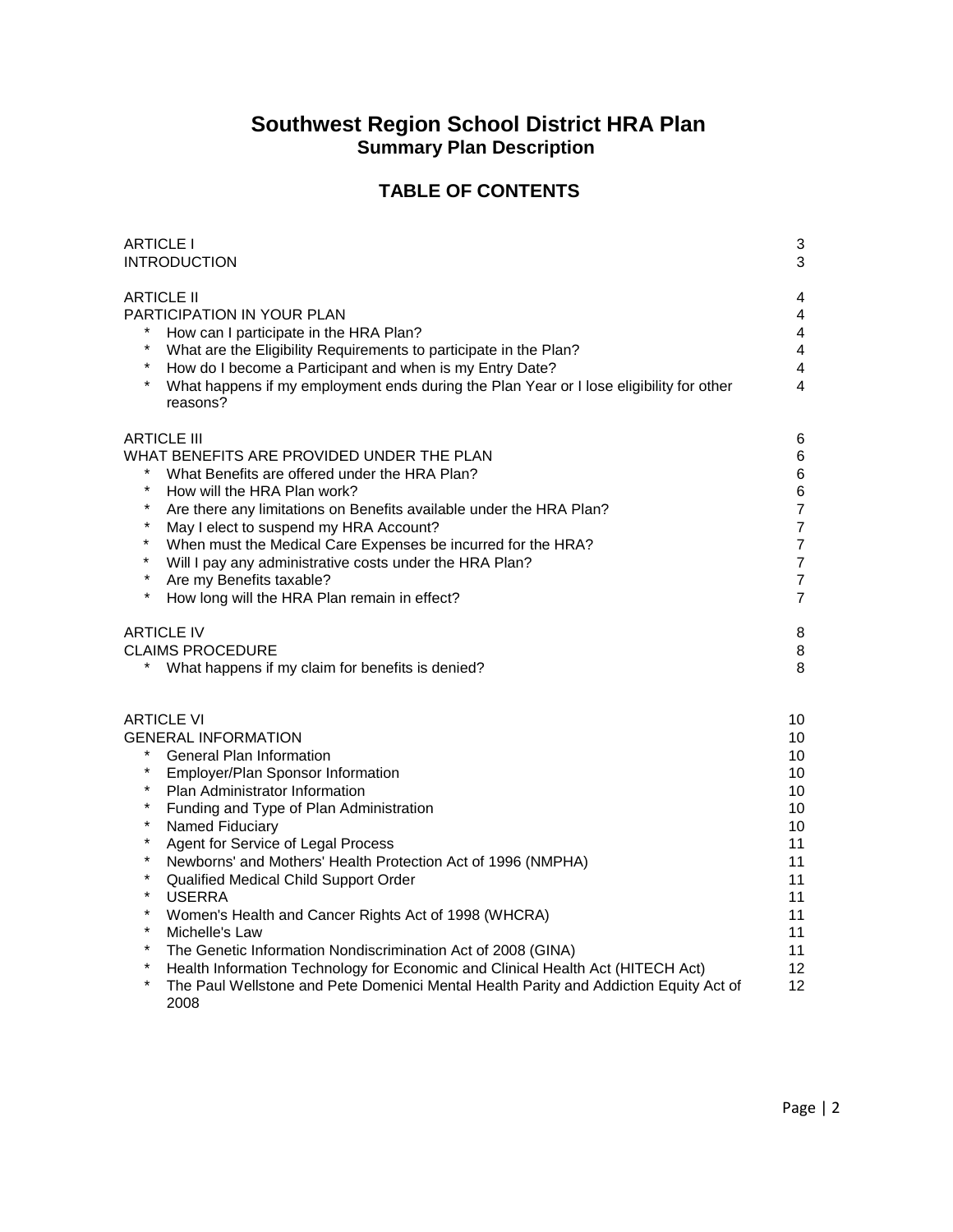# **Southwest Region School District HRA Plan Summary Plan Description**

# **Article I INTRODUCTION**

**Southwest Region School District,** (the "Employer") sponsors the **Southwest Region School District HRA Plan** for Eligible Employees. Under the federal tax law, the HRA Plan is known as a "Health Reimbursement Arrangement" or "HRA" plan.

The purpose of the HRA Plan is to reimburse Eligible Employees, up to certain limits, for their own Medical Care Expenses. Reimbursements for Medical Care Expenses paid by the HRA Plan generally are excludable from taxable income.

This Summary Plan Description (SPD) describes the basic features of the HRA Plan, how it operates, and how to get the maximum advantage from it. This Summary does not describe every detail of the HRA Plan and is not meant to interpret or change the provisions of your Plan. A copy of the Plan is on file at your Employer's office and may be read by you, your Beneficiaries, or your legal representatives at any reasonable time. In the event of any inconsistencies or conflict between the actual provisions of the HRA Plan Document and this Summary, the HRA Plan Document shall govern.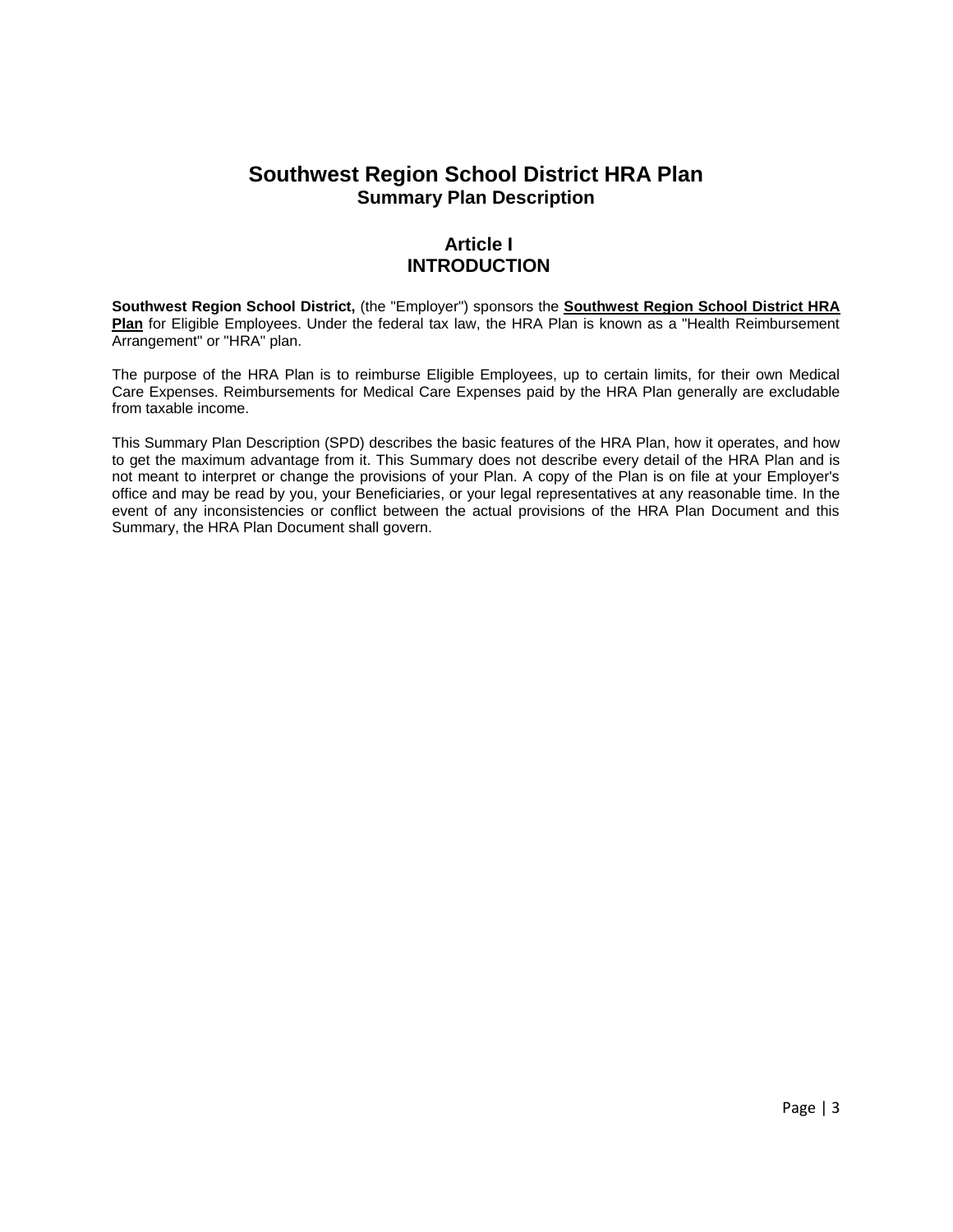## **Article II PARTICIPATION IN YOUR PLAN**

## **How can I participate in the HRA Plan?**

Once an Employee has met the Plan's eligibility requirements, and provided that the procedures outlined under **How do I become a Participant and when is my Entry Date?** section are followed, the Eligible Employee may participate in the Plan.

## **What are the Eligibility Requirements to participate in the Plan?**

**Employees** who **have enrolled in the Employer's group Medical Insurance Plan** may participate in the Plan; provided that the election procedures outlined under **How do I become a Participant and when is my Entry Date?** section are followed.

## **How do I become a Participant and when is my Entry Date?**

After you satisfy the eligibility requirements described under **What are the Eligibility Requirements to participate in the Plan?,** you will automatically be enrolled and become a Participant in the HRA Plan **on the first day of the first full month following the date of hire.**

Employees who actually participate in the HRA Plan are called "Participants." An Employee continues to participate in the HRA Plan until: (a) termination of the HRA Plan; or (b) the **end of the month** on which the Participant ceases to be an Eligible Employee (because of retirement, termination of employment, layoff, reduction of hours or any other reason).

#### **What happens if my employment ends during the Plan Year or I lose eligibility for other reasons?**

If you cease to be an Eligible Employee (for example, if you die, retire, or terminate employment), your participation in the HRA Plan will terminate as of **the end of the month** following your termination, unless you elect COBRA continuation coverage as described below. You will be reimbursed for any Medical Care Expenses incurred prior to **the end of the month** of your termination, up to your account balance in the HRA account, provided that a claim is submitted within **12 months** following **the end of the month** of your termination. (see **How will the HRA Plan work?** for more information on the reimbursement request process).

However, if you are rehired within 30 days or less during the same Plan Year, you may immediately rejoin the Plan and be reinstated with the same HRA account balance that you had before termination.

If you are rehired more than 30 days after you terminated employment, you will be treated as a new hire and must re-satisfy (complete the waiting period) Plan eligibility requirements to rejoin the Plan as described in Section 3.1 before becoming eligible to participate in the Plan. Any unused reimbursement benefits account balance prior to the initial separation of service date will be forfeited.

If you cease to be an Eligible Employee for reasons other than termination of employment, such as a reduction of hours, then you must re-satisfy (complete the waiting period) Plan eligibility requirements to rejoin the Plan as described in Section 3.1 (or before becoming eligible to participate in the Plan).

### **What is COBRA continuation coverage and how does it work? If I or my Spouse or Dependent has a COBRA Qualifying Event, can I continue to participate in the Plan?**

COBRA is a federal law that gives certain employees, spouses, and dependent children of employees the right to temporary continuation of their health care coverage under the Employer's major medical or other health insurance plan at group rates. If you, your Spouse, or your Dependent children incur an event known as a "Qualifying Event," and if such individual is covered under the HRA Plan when the Qualifying Event occurs, then the individual incurring the Qualifying Event will be entitled under COBRA (except in the case of certain small employers) to elect to continue his or her coverage under the HRA Plan if he or she pays the applicable premium for such coverage.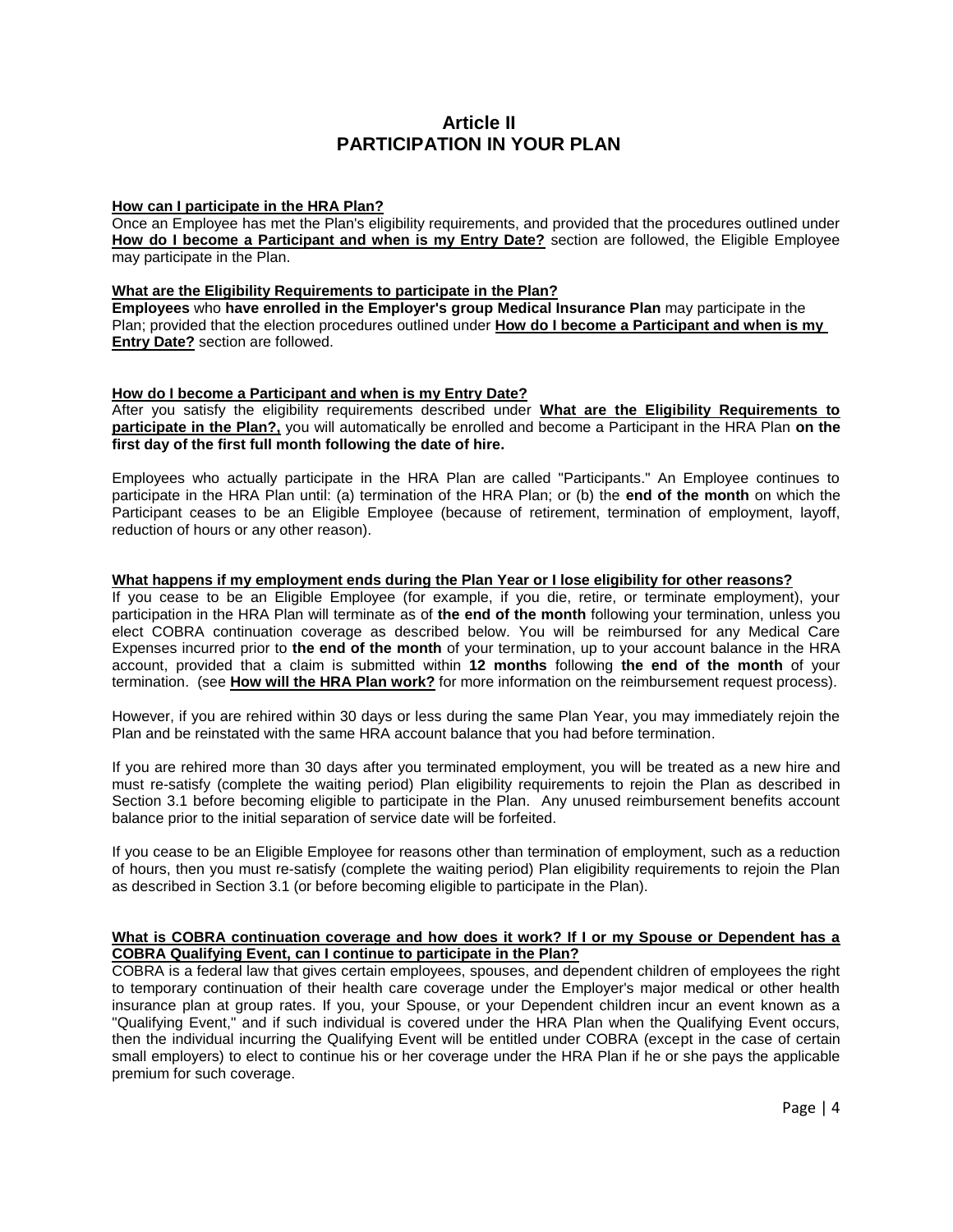"Qualifying Events" are certain types of events that would cause, except for the application of COBRA's rules, an individual to lose his or her health insurance coverage. A Qualifying Event includes the following events:

- \* Your termination from employment or reduction of hours;
- Your divorce or legal separation from your Spouse;
- Your becoming eligible to receive Medicare benefits;
- Your Dependent child's ceasing to qualify as a Dependent.

If the Qualifying Event is termination from employment, then the COBRA continuation coverage runs for a period of 18 months following the date that regular coverage ended. COBRA continuation coverage may be extended to 36 months if another Qualifying Event occurs during the initial 18-month period. You are responsible for informing the Plan Administrator of the second Qualifying Event within 60 days after the second Qualifying Event occurs. COBRA continuation coverage may also be extended to 29 months in the case of an individual, disabled within 60 days after the date the entitlement to COBRA continuation coverage initially arose and who continues to be disabled at the end of the 18 months. In all other cases to which COBRA applies, COBRA continuation coverage shall be for a period of 36 months.

Under Federal law, State-Registered Domestic Partners are not eligible for COBRA continuation coverage.

## **FMLA and USERRA Leaves of Absence**

If you go on a qualifying leave under FMLA, any applicable state leave law, or USERRA, then to the extent required by FMLA, state leave law or USERRA, as applicable, the Employer will continue the Participant's Benefits on the same terms and conditions as if the Participant were still an active Eligible Employee.

#### **Non-FMLA and Non-USERRA Leaves of Absence**

If you go on a leave of absence that is not subject to benefit protections under FMLA, state leave law, USERRA, or other applicable laws, the Participant will be treated as having terminated participation, as described under Section 3.2.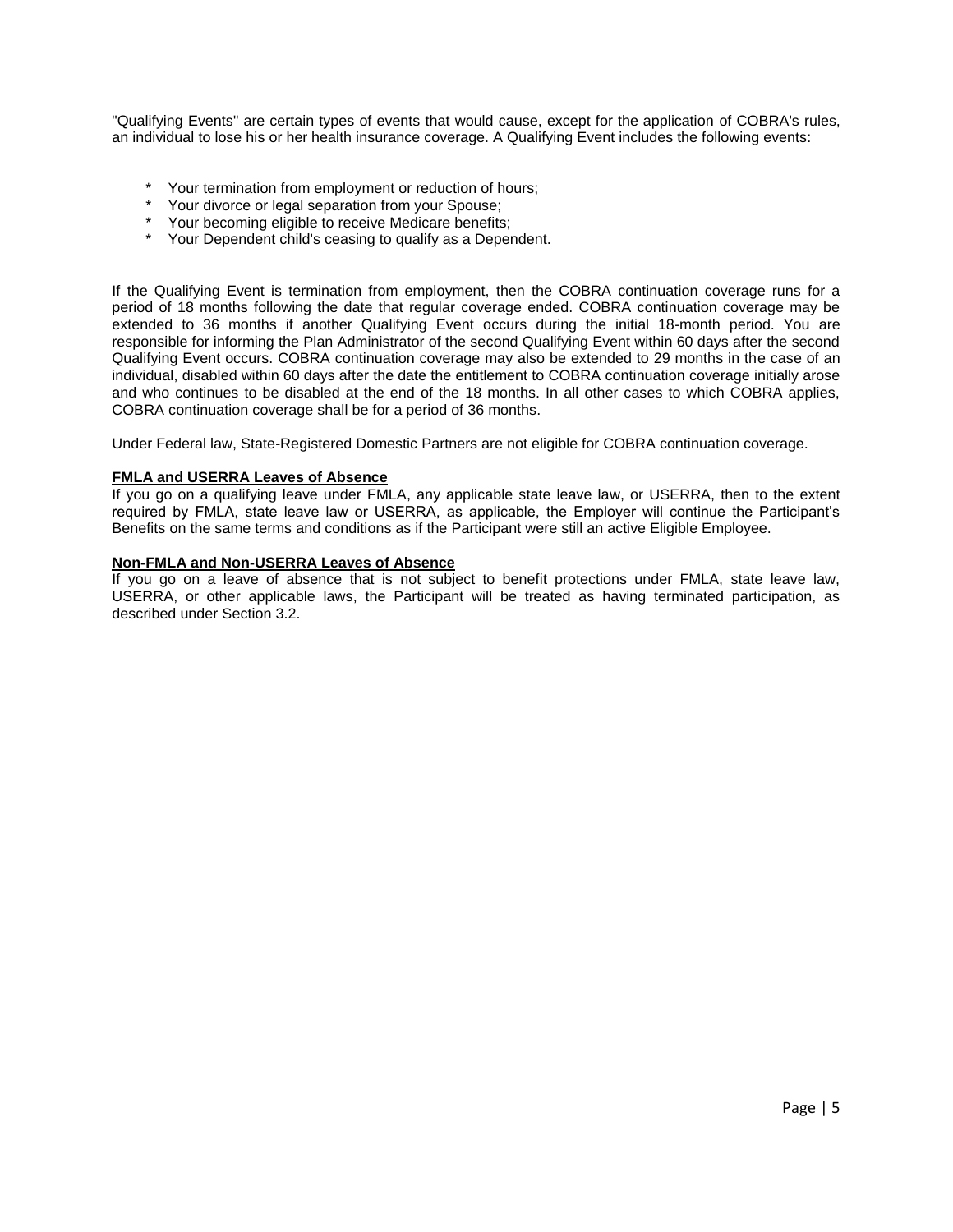## **Article III WHAT BENEFITS ARE PROVIDED UNDER THE PLAN**

## **What Benefits are offered under the HRA Plan?**

Once you become a Participant, the HRA Plan will maintain an "HRA Account" in your name to keep a record of the amounts available to you for the reimbursement of eligible Medical Care Expenses. Your HRA Account is merely a recordkeeping account; it is not funded (all reimbursements are paid from the general assets of the Employer), and it does not bear interest or accrue earnings of any kind. Benefits must first be reimbursed from any health insurance plan before any Benefits are payable from this Plan. In the event that an expense is eligible for reimbursement under both the HRA and a Health FSA, you must seek reimbursement from the HRA first until that account balance has been exhausted before you can seek reimbursement from the Health FSA.

Before the start of each Plan Year, the Employer will determine a maximum annual amount that may be credited during that Plan Year to the HRA Account of each Participant in the HRA Plan. The maximum dollar amount that may be credited to an HRA account for an Employee for deductible expenses is **\$3,750** for employee-only coverage, **\$7,500** for employee plus spouse coverage and **\$11,250** for family coverage. The maximum dollar amount that may be credited to an HRA account for an Employee for Tier 4 drug expenses is **\$4,700** for employee-only coverage, **\$9,400** for employee plus spouse coverage and **\$14,100** for family coverage.

Your HRA Account will be reduced by any amount paid to you, or for your benefit, for eligible Medical Care Expenses. The amount available for reimbursement of Medical Care Expenses as of any given date will be the total amount credited to your HRA Account as of such date, reduced by any prior reimbursements made to you as of that date. After the end of the Plan Year, **the unused amount, if any, in your HRA Account will be forfeited.**

## **How will the HRA Plan work?**

The HRA Plan will reimburse you for eligible Medical Care Expenses to the extent that you have a positive balance in your HRA Account. **The following procedure should be followed**:

- \* You must submit a claim to BenefitHelp Solutions and provide any additional information requested by BenefitHelp Solutions;
- \* A request for payment must relate to Medical Care Expenses incurred by during the time you were a Participant under this Plan;
- \* A request for payment must be submitted within **12 months** following **the close of the Plan Year** in which the Medical Care Expense was incurred;

Claims must be submitted in writing. BenefitHelp Solutions may require that Participants submit claims on a form provided by BenefitHelp Solutions. The claim must set forth:

- The individual(s) on whose behalf the Medical Care Expenses were incurred;
- The nature and date of the Medical Care Expenses so incurred;
- The amount of the requested reimbursement; and
- A statement that such Medical Care Expenses have not otherwise been reimbursed and are not reimbursable through any other source, and that Health FSA coverage, if any, for such Medical Care Expenses has been exhausted.

Each claim must be accompanied by bills, invoices, or other statements from an independent third party (e.g., a hospital, physician, or pharmacy) showing that the Medical Care Expenses have been incurred and showing the amounts of such Medical Care Expenses, along with any additional documentation that BenefitHelp Solutions may request.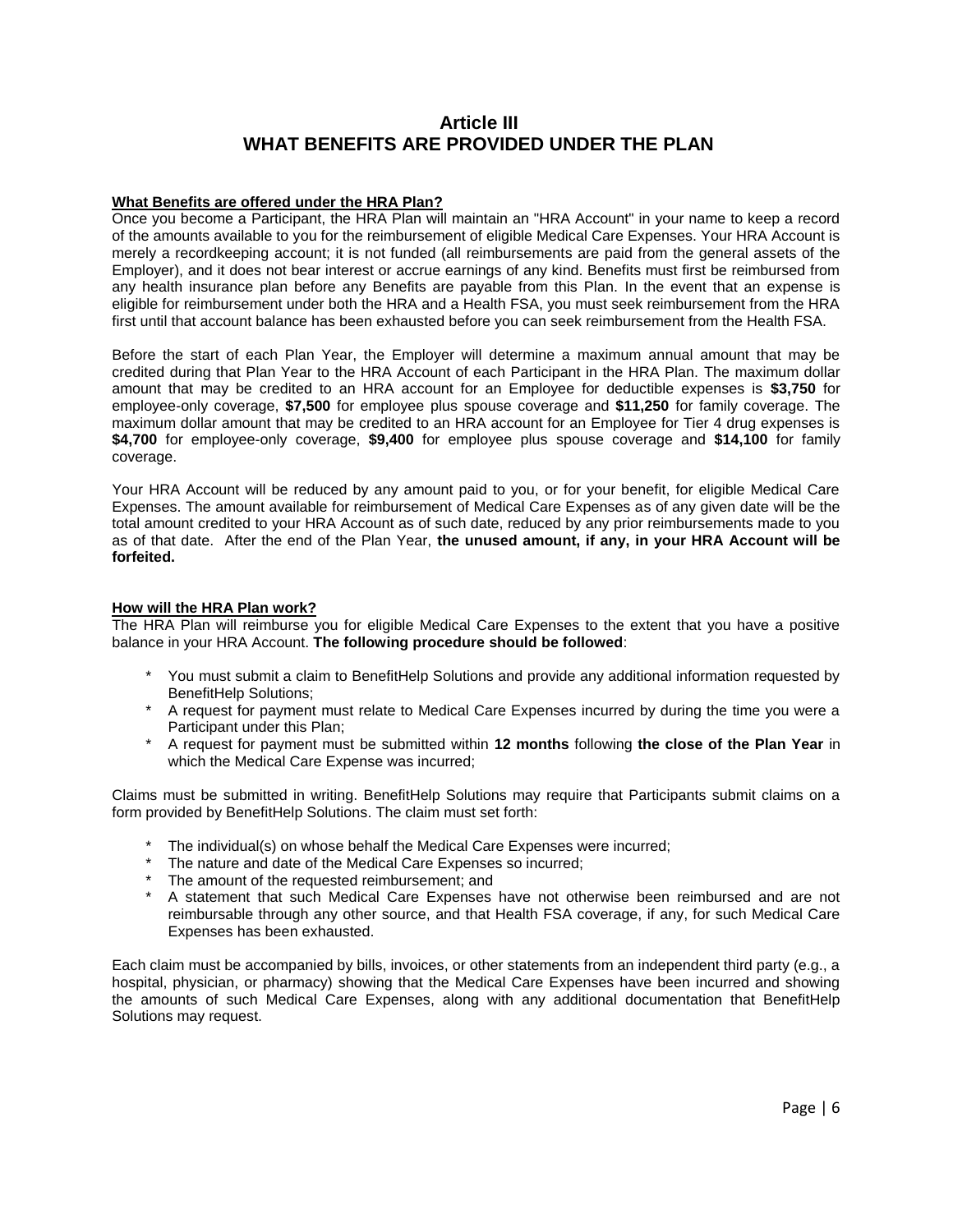## **Are there any limitations on Benefits available under the HRA Plan?**

*Bridge HRA Option*

For purposes of this Option, "Medical Care Expenses" means only health care expenses incurred once the Participant meets the minimum annual deductible (providing a bridge between the out-of-pocket expenses and insurance coverage). The HRA reimburses **100%** of deductible expenses between the amounts of **\$250.01** and **\$4,000.** The HRA also reimburses **100%** of prescription expenses for **Tier 4** drugs between the amounts of **\$300.01** and **\$5,000**.

The maximum dollar amount that may be credited to an HRA account for an Employee for deductible expenses is **\$3,750** for employee-only coverage, **\$7,500** for employee plus spouse coverage and **\$11,250** for family coverage. The maximum dollar amount that may be credited to an HRA account for an Employee for Tier 4 drug expenses is **\$4,700** for employee-only coverage, **\$9,400** for employee plus spouse coverage and **\$14,100** for family coverage.

## **May I elect to suspend my HRA Account?**

You may elect to suspend your HRA Account for any future Plan Year by submitting a Suspension Election Form to the Administrator before the beginning of that Plan Year. Your suspension election will remain in effect for the entire Plan Year to which it applies, and you may not modify or revoke the election during that Plan Year.

By electing to suspend your HRA Account for a Plan Year, you agree to permanently forgo reimbursements from your HRA Account for Medical Care Expenses incurred during that Plan Year. Medical Care Expenses incurred before the beginning of the suspended Plan Year will be reimbursed during the suspended Plan Year so long as no suspension election was in effect for the Plan Year in which such expenses were incurred. You must apply for reimbursement, by submitting an application in writing to the BenefitHelp Solutions, no later than **12 months** following **the close of the Plan Year** in which the Medical Care Expense was incurred.

Your Employer will cease to make contributions to your HRA account during any suspended Plan Year.

## **When must the Medical Care Expenses be incurred for the HRA?**

For Medical Care Expenses to be reimbursed to you from your HRA Account for the Plan Year, they must have been **incurred during that Plan Year**. The Plan Year for the HRA is a **12-month period** beginning on **January 1st** and ending on **December 31st.** 

A Medical Care Expense is incurred when the service that causes the expense is provided, not when the expense was paid. If you have paid for the expense but the services have not yet been rendered, then the expense has not been incurred. For example, if you prepay on the first day of the month for medical care that will be given during the rest of the month, the expense is not incurred until the end of that month (and cannot be reimbursed until after the end of that month).

You may not be reimbursed for any expenses arising before the HRA Plan became effective, before your Enrollment Form became effective, for any expense incurred after the close of the Plan or after a separation from service (except for Continuation Coverage, as described under **What is "Continuation Coverage" and how does it work?).**

#### **Will I pay any administrative costs under the HRA Plan?**

No. The cost of the plan includes administrative expenses and is paid entirely by the Employer.

#### **Are my Benefits taxable?**

The HRA Plan is intended to meet certain requirements of existing federal tax laws, under which the Benefits that you receive under the HRA Plan generally are not taxable to you. However, the Employer cannot guarantee the tax treatment to any given Participant, since individual circumstances may produce differing results. If there is any doubt, you should consult your own tax adviser.

## **How long will the HRA Plan remain in effect?**

Although the Employer expects to maintain the HRA Plan indefinitely, it has the right to amend or terminate all or any part of the HRA Plan at any time for any reason. It is also possible that future changes in state or federal tax laws may require that the HRA Plan be amended accordingly.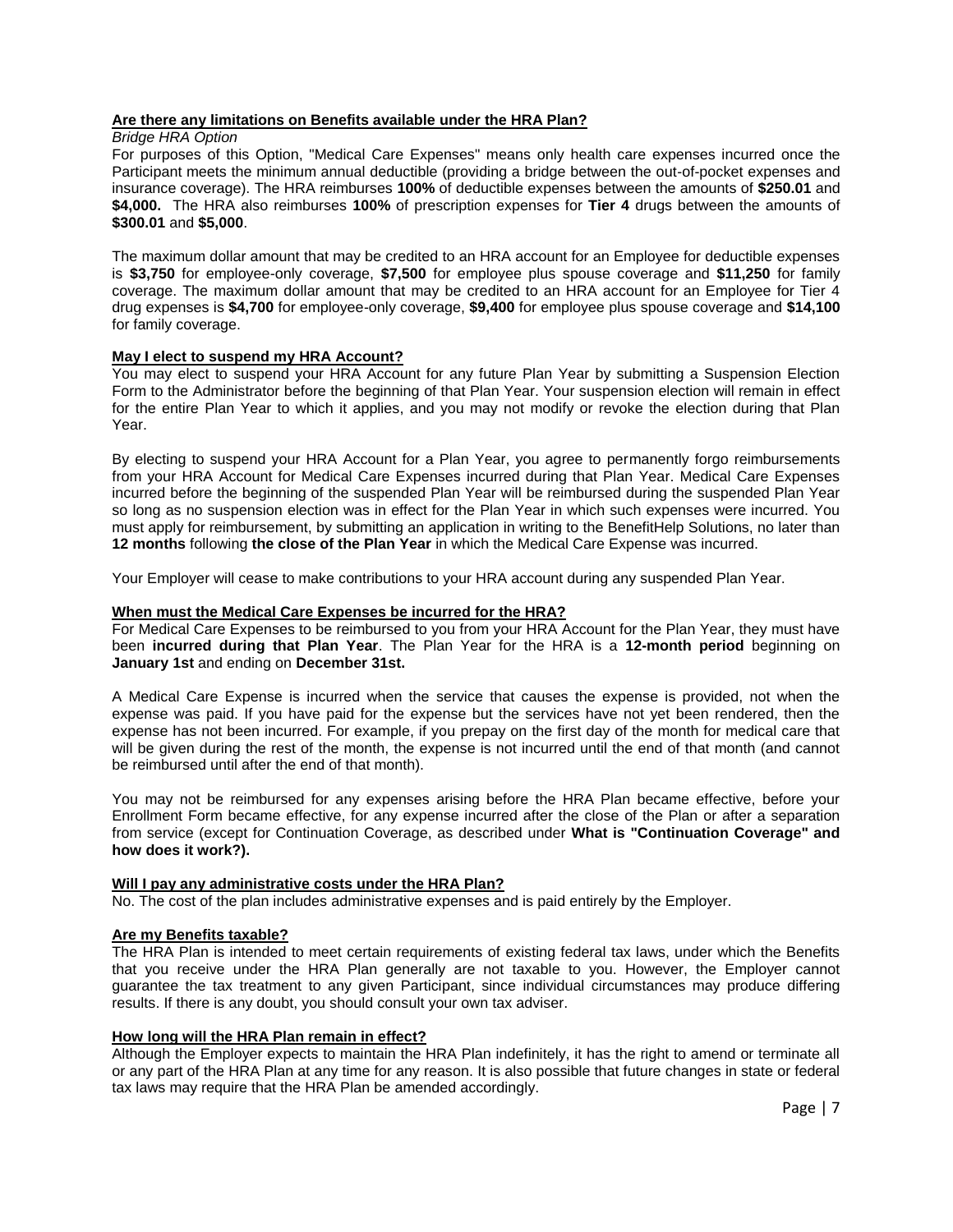## **Article IV CLAIMS PROCEDURE**

## **What happens if my claim for benefits is denied?**

If your claim is denied in whole or in part, you will be notified in writing by BenefitHelp Solutions within 30 days after the date BenefitHelp Solutions received your claim. (This time period may be extended for an additional 15 days for matters beyond the control of BenefitHelp Solutions, including in cases where a claim is incomplete. BenefitHelp Solutions will provide written notice of any extension, including the reasons for the extension and the date by which a decision by BenefitHelp Solutions is expected to be made. Where a claim is incomplete, the extension notice will also specifically describe the required information, will allow you 45 days from receipt of the notice in which to provide the specified information and will have the effect of suspending the time for a decision on your claim until the specified information is provided.) Notification of a denied claim will set out:

- A specific reason or reasons for the denial;
- The specific Plan provision on which the denial is based;
- A description of any additional material or information necessary for you to validate the claim and an explanation of why such material or information is necessary;
- Appropriate information on the steps to be taken if you wish to appeal BenefitHelp Solutions' decision, including your right to submit written comments and have them considered, your right to review (upon request and at no charge) relevant documents and other information, and your right to file suit under ERISA (where applicable) with respect to any adverse determination after appeal of your claim.

#### *Appeals*

If your claim is denied in whole or part, then you (or your authorized representative) may request review upon written application to the "Appeals Committee". Your appeal must be made in writing within 180 days after your receipt of the notice that the claim was denied. If you do not appeal on time, you will lose the right to appeal the denial and the right to file suit in court. Your written appeal should state the reasons that you feel your claim should not have been denied. It should include any additional facts and/or documents that you feel support your claim. You will have the opportunity to ask additional questions and make written comments, and you may review (upon request and at no charge) documents and other information relevant to your appeal.

#### *Decision on Review*

Your appeal will be reviewed and decided by the Committee or other entity designated in the Plan in a reasonable time not later than 60 days after the Committee receives your request for review. The Committee may, in its discretion, hold a hearing on the denied claim. Any medical expert consulted in connection with your appeal will be different from and not subordinate to any expert consulted in connection with the initial claim denial. The identity of a medical expert consulted in connection with your appeal will be provided.

If the decision on review affirms the initial denial of your claim, you will be furnished with a notice of adverse benefit determination on review setting forth:

- The specific reason(s) for the decision on review;
- \* The specific Plan provision(s) on which the decision is based;
- \* A statement of your right to review (upon request and at no charge) relevant documents and other information;
- If an "internal rule, guideline, protocol, or other similar criterion" is relied on in making the decision on review, then a description of the specific rule, guideline, protocol, or other similar criterion or a statement that such a rule, guideline, protocol, or other similar criterion was relied on and that a copy of such rule, guideline, protocol, or other criterion will be provided free of charge to you upon request; and
- A statement of your right to bring suit under ERISA  $\S$  502(a) (where applicable).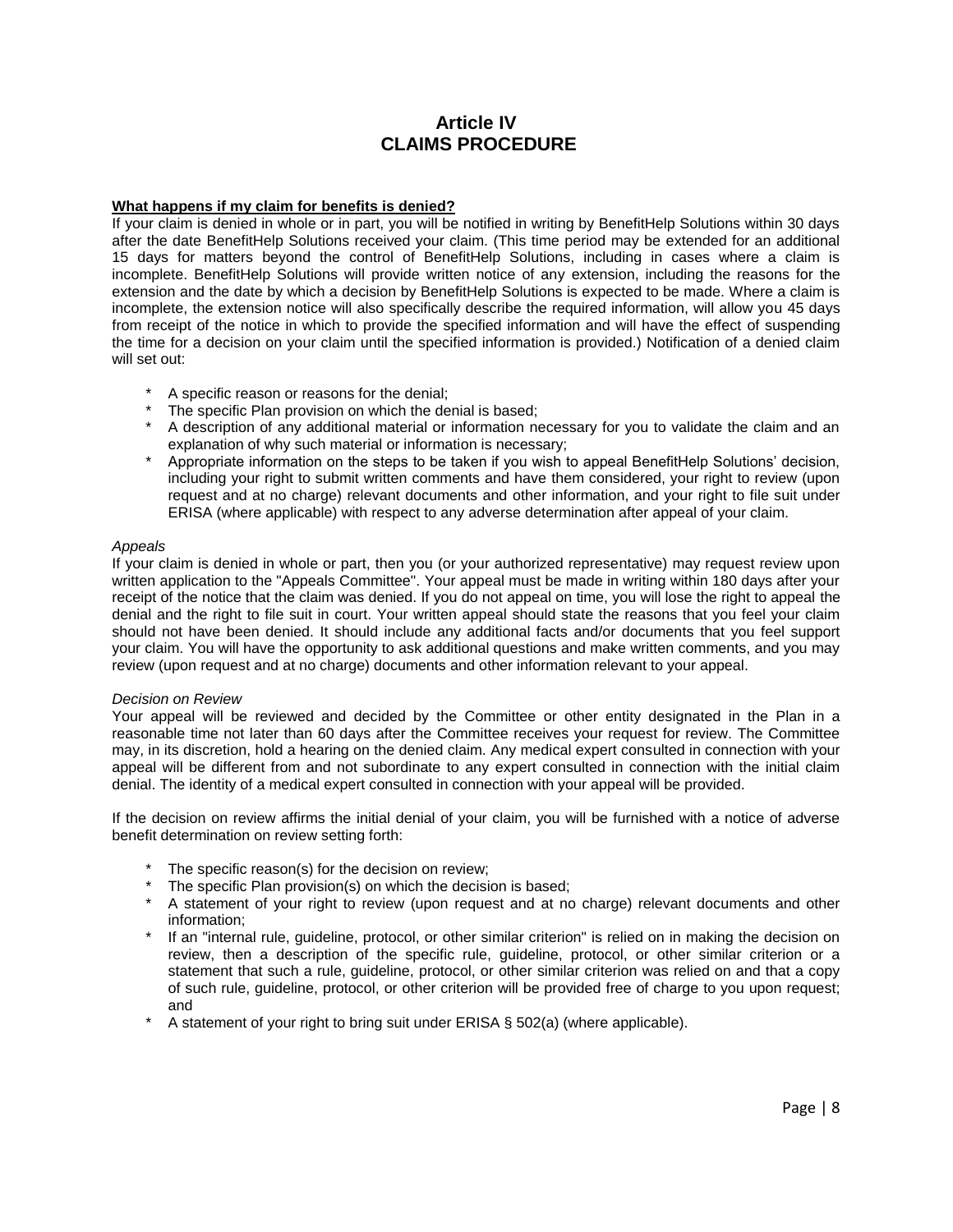#### *Duty of Beneficiary/Third Party Recoveries*

Any Beneficiary under the Plan that receives a payment, whether by lawsuit, settlement, or otherwise, from third parties for costs associated with sickness or injury resulting from the acts or omissions of another person or party must reimburse the Plan to the extent the Beneficiary has received payments from the Plan for such sickness or injury. The Plan has a first lien upon any such recovery. Any recovery by the Plan Administrator from such payments is subject to a deduction for reasonable attorney fees and court costs incurred by the Beneficiaries in securing the third-party payments, and shall be prorated, to reflect that portion of the total recovery reimbursed to the Plan Administrator for the benefits it had paid from the Plan. However, the Plan's share of the recovery will not be reduced because the Beneficiary has not received the full damages claimed, unless the Plan Administrator agrees in writing to such a reduction.

The Plan further requires covered Beneficiaries promptly advise the Plan Administrator of third-party claims and to execute any assignments, liens, or other documents the Plan Administrator requests. The Plan may withhold Benefits until such documents are received.

#### *Subrogation/Acts of Third Parties*

The Plan Administrator, on behalf of the Plan, has the right to recover any payments made to Beneficiaries, whether by lawsuit, settlement, or otherwise, by third parties for costs associated with sickness or injury resulting from the acts or omissions of another person or party. The Plan has a first lien upon any such recovery. Any recovery by the Plan Administrator from such payments is subject to a deduction for reasonable attorney fees and court costs incurred by the Beneficiaries in securing the third-party payments, and shall be prorated, to reflect that portion of the total recovery reimbursed to the Plan Administrator for the benefits it had paid from the Plan. However, the Plan's share of the recovery will not be reduced because the Beneficiary has not received the full damages claimed, unless the Plan Administrator agrees in writing to such a reduction.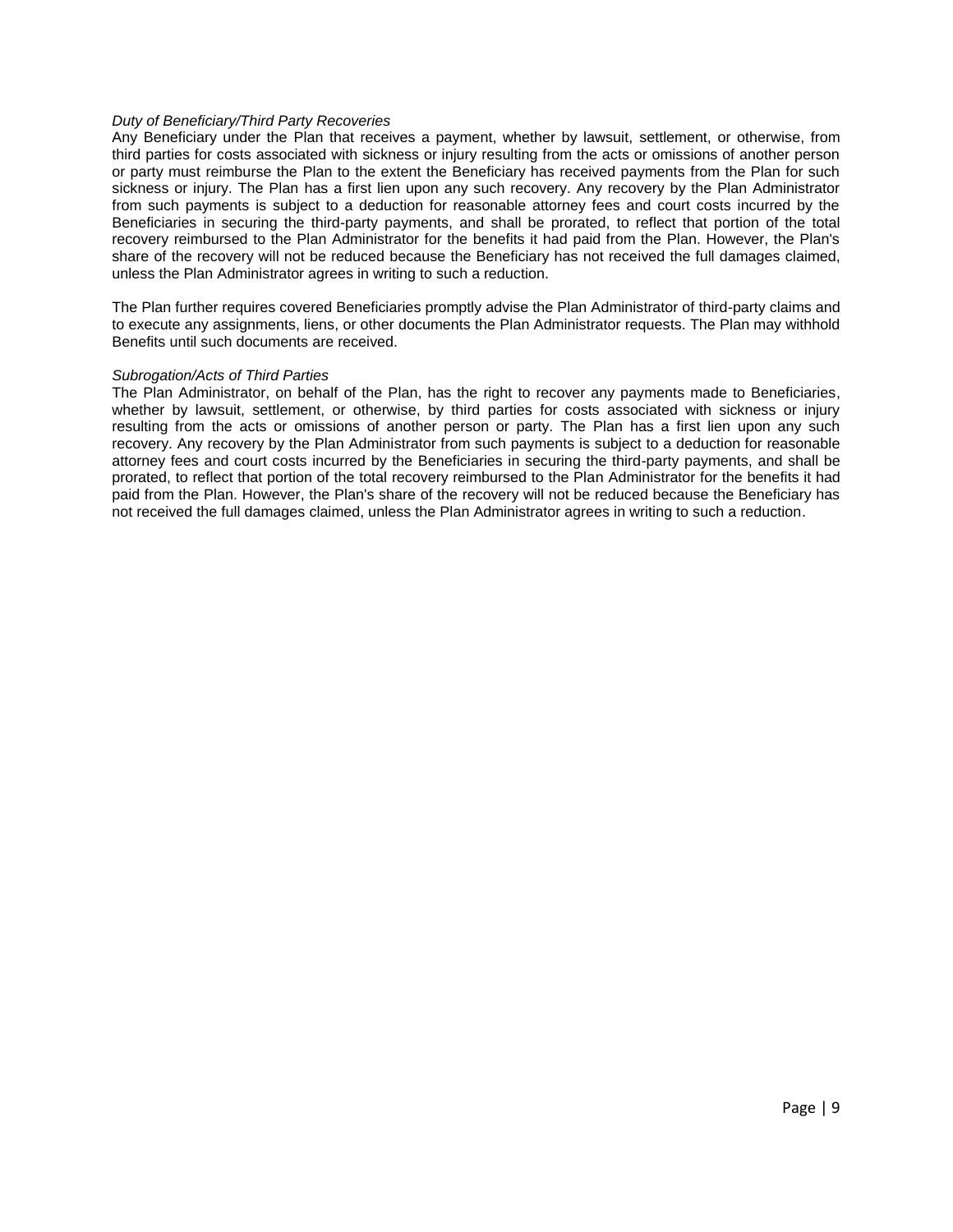# **Article VI GENERAL INFORMATION**

## **General Plan Information**

- \* Name: **Southwest Region School District HRA Plan**
- \* Plan Number: 501
- \* Effective Date: **January 1, 2012**
- \* Plan Year: **January 1st** to **December 31st.** Your Plan's records are maintained on this **12-month** period of time
- \* Type of Plan: Welfare Plan
- \* Your plan shall be governed by the Laws of the **State of Alaska**

## **Employer/Plan Sponsor/Administrator Information**

\* Name and Address:

**Southwest Region School District P.O. Box 90 Dillingham, AK 99576 (907) 842-5287**

\* Federal Employer Tax Identification Number (EIN): **92-0058287**

## **Third Party Administrator Information**

Name, address, and business telephone number:

BenefitHelp Solutions PO Box 67230 Portland, OR 97268-1230 (888) 398-8057

The Plan Administrator appoints the BenefitHelp Solutions to keep the records for the Plan and to be responsible for the administration of the Plan. However, the Appeals Committee acts on behalf of the Plan Administrator with respect to appeals. The BenefitHelp Solutions will answer any questions that you may have about our Plan. You may contact the BenefitHelp Solutions at the above address for any further information about the Plan.

## **Funding and Type of Plan Administration**

The HRA is a group health plan and is self-funded by the Employer. This is a contract administration plan. A third-party administrator processes claims for the Plan.

All of the amounts payable under this Plan may be paid from the general assets of the Employer.

Nothing herein will be construed to require the Employer or the Plan Administrator to maintain any fund or to segregate any amount for the benefit of any Participant, and no Participant or other person shall have any claim against, right to, or security or other interest in any fund, account, or asset of the Employer from which any payment under this Plan may be made. There is no trust or other fund from which Benefits are paid. While the Employer has complete responsibility for the payment of Benefits out of its general assets, it may hire an unrelated third-party paying agent to make Benefit payments on its behalf.

#### **Named Fiduciary**

The named fiduciary for the HRA is: **Southwest Region School District**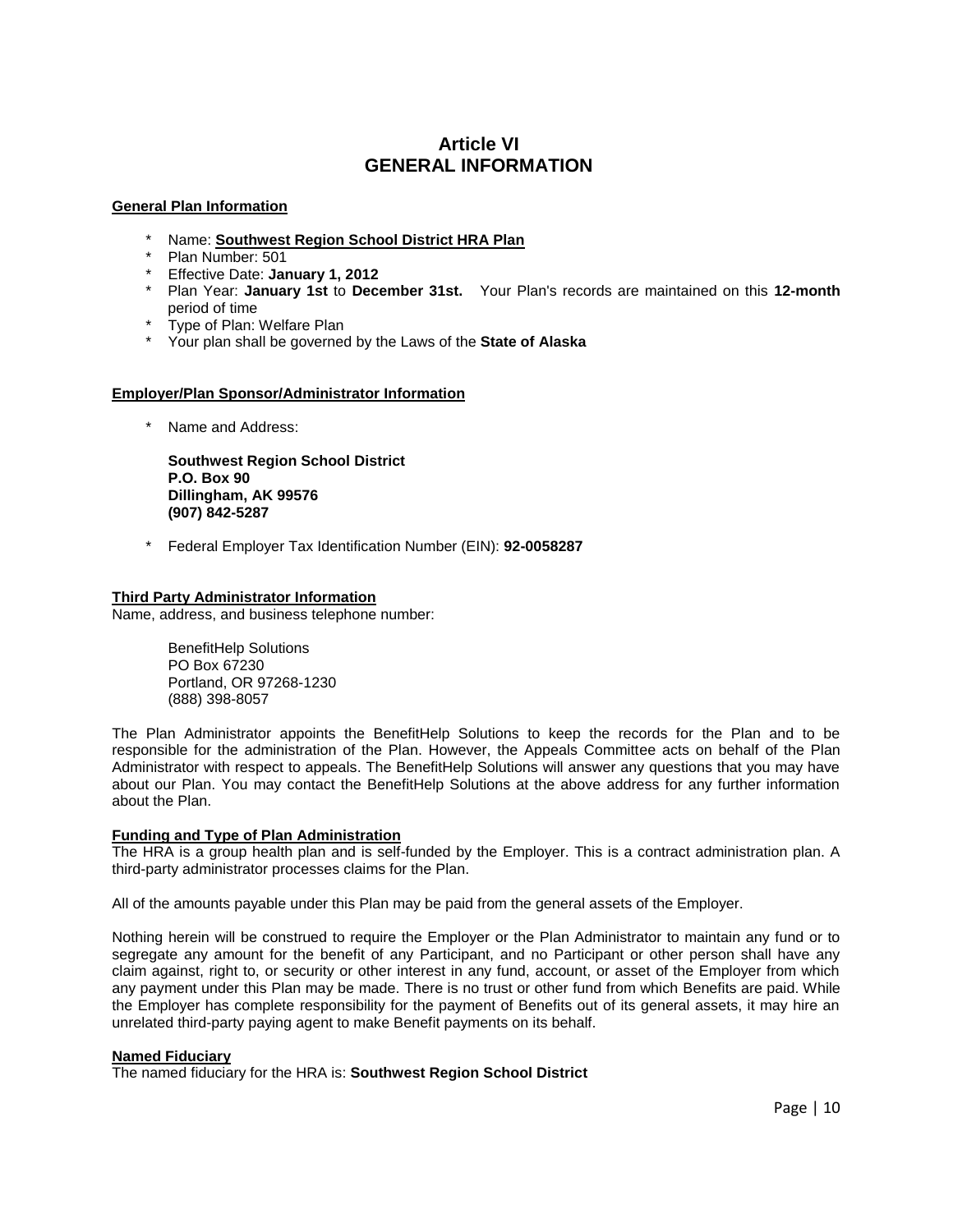## **Agent for Service of Legal Process**

**Southwest Region School District P.O. Box 90 Dillingham, AK 99576 (907) 842-5287**

#### **Newborns' and Mothers' Health Protection Act of 1996 (NMPHA)**

Group health plans and health insurance issuers generally may not, under federal law, restrict benefits for any hospital length of stay in connection with childbirth for the mother or newborn child to less than 48 hours following a vaginal delivery or to less than 96 hours following a cesarean section. However, federal law generally does not prohibit the mother's or newborn's attending provider, after consulting with the mother, from discharging the mother or her newborn earlier than 48 hours (or 96 hours, as applicable). In any case, plans and issuers may not, under federal law, require that a provider obtain authorization from the plan or the issuer for prescribing a length of stay not in excess of 48 hours (or 96 hours).

## **Qualified Medical Child Support Order**

The HRA will provide benefits as required by any qualified medical child support order (QMCSO), as defined in ERISA § 609(a). The Plan has detailed procedures for determining whether an order qualifies as a QMCSO. Participants and beneficiaries can obtain, without charge, a copy of such procedures from the Plan Administrator.

#### **USERRA**

Continuation and reinstatement rights may also be available if you are absent from employment due to service in the uniformed services pursuant to the Uniformed Services Employment and Reemployment Rights Act of 1994 (USERRA). More information about coverage under USERRA is available from the Plan Administrator.

#### **Women's Health and Cancer Rights Act of 1998 (WHCRA)**

The Women's Health and Cancer Rights Act of 1998 (WHCRA) is a federal law that provides protections to patients who choose to have breast reconstruction in connection with a mastectomy. This law applies generally both to persons covered under group health plans and persons with individual health insurance coverage. But WHCRA does NOT require health plans or issuers to pay for mastectomies. If a group health plan or health insurance issuer chooses to cover mastectomies, then the plan or issuer is generally subject to WHCRA requirements.

#### **Michelle's Law**

"Michelle's Law" requires group and individual health plans to continue to cover otherwise eligible dependent children taking a medical leave of absence from a postsecondary educational institution (e.g., a college, university, or vocational school) due to a serious illness or injury. Dependent children on a leave of absence must be covered until the earlier of one year from the first day of the leave of absence or the date on which the coverage otherwise would terminate.

## **The Genetic Information Nondiscrimination Act of 2008 (GINA)**

GINA (Genetic Information Non-Discrimination Act) prohibits discrimination by health insurers and employers based on individuals' genetic information. Genetic information includes the results of genetic tests to determine whether someone is at increased risk of acquiring a condition in the future, as well as an individual's family medical history. GINA imposes the following restrictions: prohibits the use of genetic information in making employment decisions; restricts the acquisition of genetic information by employers and others; imposes strict confidentiality requirements; and prohibits retaliation against individuals who oppose actions made unlawful by GINA or who participate in proceedings to vindicate rights under the law or aid others in doing so.